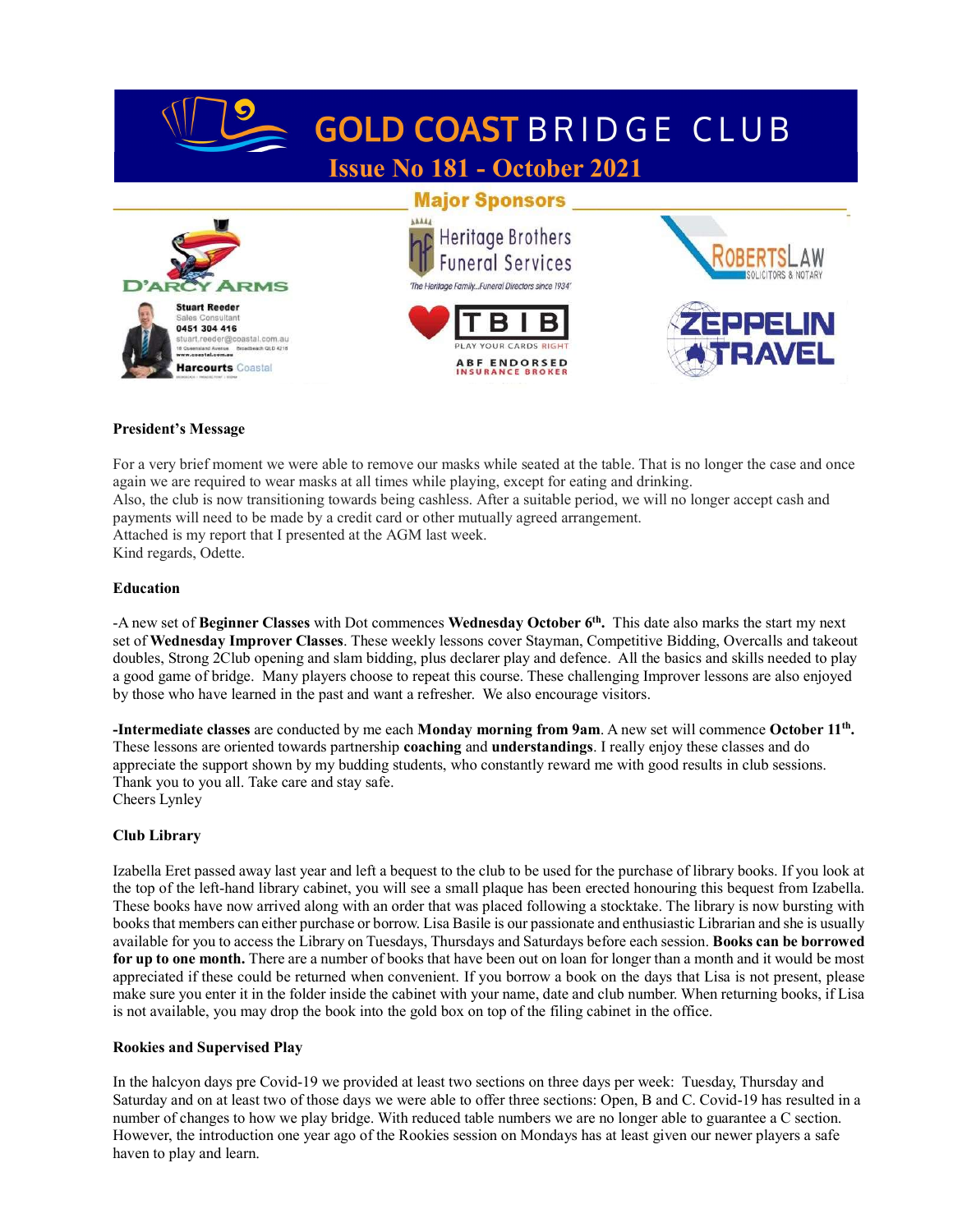More recently we introduced a Supervised Play session on Wednesday afternoons. All members who are looking to improve their skill and confidence are welcome to join this group. There are no bridgemates, no scoring and no points. However, you will have the benefit of asking 2 or 3 senior players for tips and advice.

Finally, please remember that the Director of the day needs to have the flexibility to move pairs as required and your cooperation is most appreciated.

## Events for October

- Friday Red Point 1<sup>st</sup> and 8<sup>th</sup> October. Sponsor Your Local Newsletters
- Saturday Open Eclectic, best 3 out of 5 scores. Sponsor D'Arcy Arms
- Saturday Restricted Eclectic, best 3 out of 5 scores.
- Monday 4<sup>th</sup> October, Anniversary All Day Red Point Teams. Sponsor Yvonne Wain Trust Fund
- Tuesday Open and Restricted Eclectic, best 3 out of 4 scores. Sponsor Shoetique.
- Thursday Open & Under 35mps Pairs, 7<sup>th</sup> and 14<sup>th</sup> October. Sponsor Odette Hall.
- Friday Open Eclectic, best 3 out of 3 scores.

## The club diary for 2022 is being compiled now. If you would like to be a new sponsor for an event in 2022 please contact Di Hodges.

#### Birthdays for October

1<sup>st</sup> - Jan Jennings, Wendy Parsonage, 4<sup>th</sup> - Elaine Crommelin, Suinee Wong, 5<sup>th</sup> - Robin Mitchell, 6<sup>th</sup> - Carol Vogel, 10<sup>th</sup> - David Browne, Wendy Christie, Russell Parry, 11<sup>th</sup> - Darren Brake, 12<sup>th</sup> - John Hiscocks, Madelon Sutcliffe, 13<sup>th</sup> - Sue Graham, 15<sup>th</sup> - William Dyson, 16<sup>th</sup> - Shirley Wanz, 17<sup>th</sup> - Lisa Basile, Julie Heib, Frank Hymus, Sandra Middleton, Marie Orme, 18<sup>th</sup> - Mary Jojkity, 19<sup>th</sup> - John Henderson, George Powis, 20<sup>th</sup> - Kadie Cheney, 21st - Wendy Wilson, 23rd - Lysette Woodman, 25th - Birgitt Bingham, Jenny Simmons, 26th - Jill Dowling, Michael Hogan,  $27<sup>th</sup>$  - Tom Lyons,  $28<sup>th</sup>$  - Ethne Huddleston,  $30<sup>th</sup>$  - Odette Hall.

### New Members

Diana O'Ferrall, Gayle O'Neill, Inez Pinto, Annabel Forster, Beverley Mitchel, Suinee Wong, Sharon Shapiro, Patricia Kaye, Robin Winter, Haklan Morton, Netta Davies, Peter Stringer.

#### **Promotions**

Larraine De Nett – Grand Master; Dianne C Morris – Silver Local; Lysette Woodman – Bronze Local.

Happy bridging Julie Wicks – Editor

Please come with a smile and leave with a smile and treat your partner and opponents with respect and dignity

Players who require a partner please contact Mon - Sat. Jim & Shelley Moodie . . . . . . . . 5591 2135 or 0402 634 013 Thursday Night. Tom Strong . . . . . . . . 0421 106 986 Use your Pianola account if you are looking for partner (you can also see who is looking for a partner) Welfare Officer Cheryl Millar ...... 0409 879 081